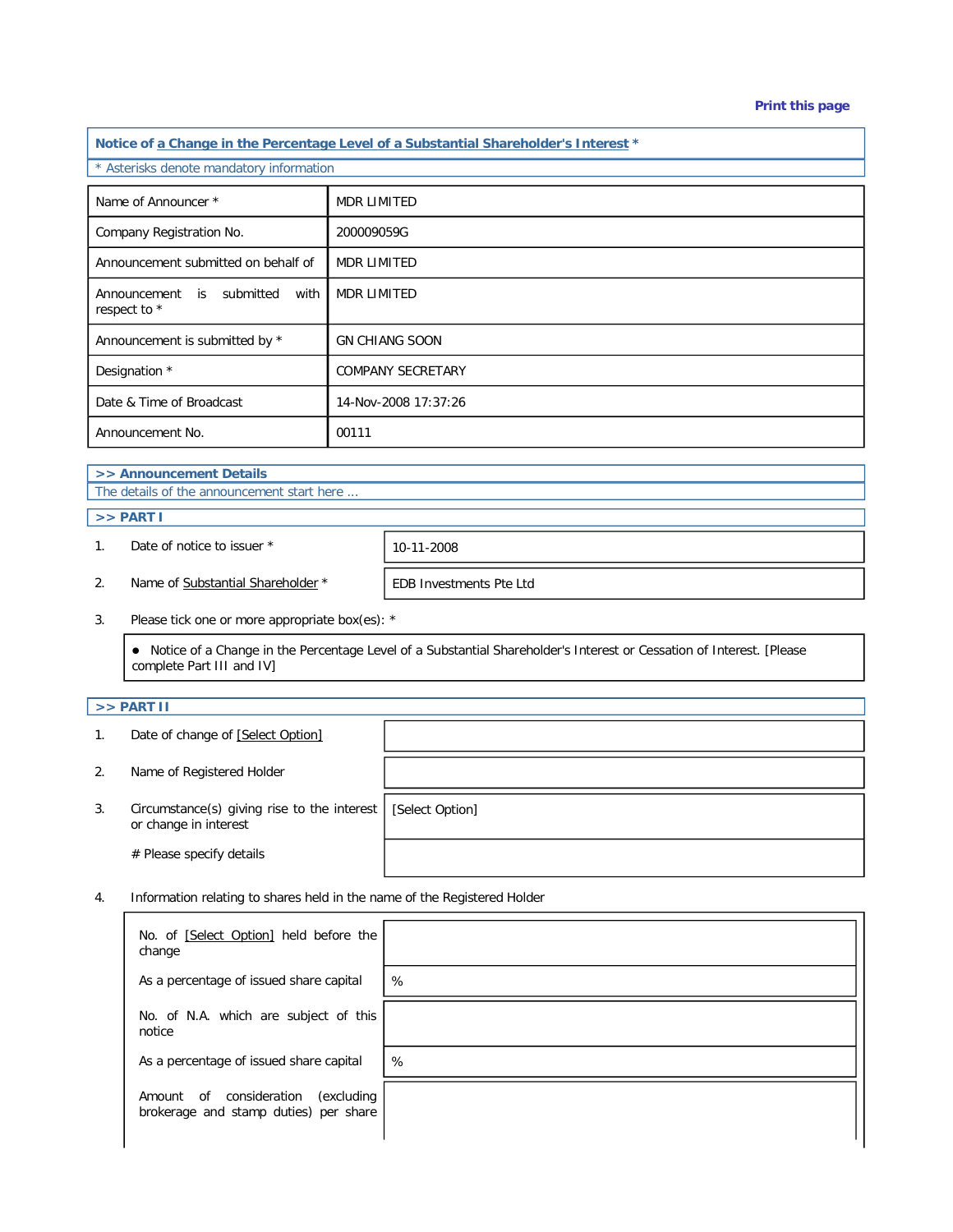paid or received

No. of N.A. held after the change

As a percentage of issued share capital  $\sqrt{\frac{2}{5}}$ 

| >> PART III |                                                                      |                                                                                                                                                                                                                                                                                                                                                                                                                                                                                                                                                                                                                                                                                                                                                                                                                                                                                                                                                                                                                                                                                                                                                                                                                                                                                                                                                                                                                                                                                                                                                                                                                                                                                                                                                                                                                                                                                                                                                                                                                                                                                                                                                                                                                                                                                                                                                                                                                                                                                                                                                                                                                                                                                                                                                                                                                                                                                                                                                                                                                                                                                                                                                                         |  |  |  |
|-------------|----------------------------------------------------------------------|-------------------------------------------------------------------------------------------------------------------------------------------------------------------------------------------------------------------------------------------------------------------------------------------------------------------------------------------------------------------------------------------------------------------------------------------------------------------------------------------------------------------------------------------------------------------------------------------------------------------------------------------------------------------------------------------------------------------------------------------------------------------------------------------------------------------------------------------------------------------------------------------------------------------------------------------------------------------------------------------------------------------------------------------------------------------------------------------------------------------------------------------------------------------------------------------------------------------------------------------------------------------------------------------------------------------------------------------------------------------------------------------------------------------------------------------------------------------------------------------------------------------------------------------------------------------------------------------------------------------------------------------------------------------------------------------------------------------------------------------------------------------------------------------------------------------------------------------------------------------------------------------------------------------------------------------------------------------------------------------------------------------------------------------------------------------------------------------------------------------------------------------------------------------------------------------------------------------------------------------------------------------------------------------------------------------------------------------------------------------------------------------------------------------------------------------------------------------------------------------------------------------------------------------------------------------------------------------------------------------------------------------------------------------------------------------------------------------------------------------------------------------------------------------------------------------------------------------------------------------------------------------------------------------------------------------------------------------------------------------------------------------------------------------------------------------------------------------------------------------------------------------------------------------------|--|--|--|
| 1.          | Date of change of Interest                                           | 03-11-2008                                                                                                                                                                                                                                                                                                                                                                                                                                                                                                                                                                                                                                                                                                                                                                                                                                                                                                                                                                                                                                                                                                                                                                                                                                                                                                                                                                                                                                                                                                                                                                                                                                                                                                                                                                                                                                                                                                                                                                                                                                                                                                                                                                                                                                                                                                                                                                                                                                                                                                                                                                                                                                                                                                                                                                                                                                                                                                                                                                                                                                                                                                                                                              |  |  |  |
| 2.          | The change in the percentage level                                   | From 6.5 % To 5.9 %                                                                                                                                                                                                                                                                                                                                                                                                                                                                                                                                                                                                                                                                                                                                                                                                                                                                                                                                                                                                                                                                                                                                                                                                                                                                                                                                                                                                                                                                                                                                                                                                                                                                                                                                                                                                                                                                                                                                                                                                                                                                                                                                                                                                                                                                                                                                                                                                                                                                                                                                                                                                                                                                                                                                                                                                                                                                                                                                                                                                                                                                                                                                                     |  |  |  |
| 3.          | Circumstance(s) giving rise to the interest<br>or change in interest | # Others                                                                                                                                                                                                                                                                                                                                                                                                                                                                                                                                                                                                                                                                                                                                                                                                                                                                                                                                                                                                                                                                                                                                                                                                                                                                                                                                                                                                                                                                                                                                                                                                                                                                                                                                                                                                                                                                                                                                                                                                                                                                                                                                                                                                                                                                                                                                                                                                                                                                                                                                                                                                                                                                                                                                                                                                                                                                                                                                                                                                                                                                                                                                                                |  |  |  |
|             | # Please specify details                                             | Distribution in specie of a total of 22,233,495 shares by M-Commerce Ventures<br>Pte Ltd ( $iMCV_i$ ), a shareholder of mDR Limited ( $iMDR_i$ ) pursuant to members $i$<br>voluntary liquidation of MCV as follows: -<br>(i) $1,677,691$ shares on 25 September 2008 to CTI(H) Pte Lte, a member of<br>MCV<br>(ii) 1,677,691 shares on 25 September 2008 to Pacific Century Regional<br>Developments Ltd, a member of MCV;<br>(iii) 12,586,400 shares on 7 October 2008 to EDB Investments Pte Ltd, a<br>member of MCV;<br>(iv) 1,677,691 shares, as notified by liquidators of MCV on 3 November 2008,<br>to Global Times Ventures GmbH & Co. KG, a member of MCV;<br>(v) 839,590 shares, as notified by liquidators of MCV on 3 November 2008, to<br>Keppel Communications Pte Ltd, a member of MCV;<br>(vi) 1,677,691 shares, as notified by liquidators of MCV on 3 November 2008,<br>to Cipio Partners Holdings I GmbH, a member of MCV;<br>(vii) 419,050 shares on 3 November 2008 to Saints Capital IV, L.P., a member<br>of MCV; and<br>(viii) 1,677,691 shares on 3 November 2008 to Siemens Venture Capital Fund<br>GmbH, a member of MCV.<br>EDB Investments Pte Ltd ( $_i$ EDBI $_i$ ) is deemed to be a substantial shareholder of<br>mDR through (i) MCV and (ii) PLE Investments Pte Ltd (jPLEIj). EDBI holds<br>controlling interests in MCV and PLEI.<br>This notification is in respect of the direct interest and deemed interest of EDBI<br>in the mDR shares.<br>Deemed interest:-<br>(i) MCV is a shareholder of mDR. As a result of the distribution in specie by<br>MCV, the shareholding percentage has changed from 1.4% to 0.1% (based on<br>issued and paid up capital of 1,738,753,519 shares reflected in mDR <sub>i</sub> s financial<br>report 1st half 2008). EDBI is deemed by virtue of Section 7(4) of the<br>Companies Act to be interested in the mDR shares through EDBI is wholly-<br>owned subsidiary, EDBV Management Pte Ltd (¡EDBVM¡) which is being<br>regarded as interested by virtue of Section 7(6)(d) of Companies Act, as<br>EDBVM is the discretionary fund manager for MCV and EDBI holds a controlling<br>interest in MCV.<br>(ii) PLEI is a substantial shareholder of mDR. Its shareholding percentage is<br>5.1% (based on issued and paid up capital of 1,738,753,519 shares reflected<br>in mDR <sub>i</sub> s financial report 1st half 2008). EDBI is deemed by virtue of Section 7<br>(4)(b) of the Companies Act to be interested in the mDR shares through<br>EDBI <sub>j</sub> s wholly-owned subsidiary, EDBV Management Pte Ltd (¡EDBVM <sub>i</sub> ) which<br>is being regarded as interested by virtue of Section 7(6)(d) of Companies Act,<br>as EDBVM is the discretionary fund manager of PLEI and EDBI holds a<br>controlling interest in PLEI.<br>Direct interest:-<br>((iii) EDBI has become a shareholder of mDR by way of 12,586,400 shares<br>distributed to it by MCV on 7 October 2008 as indicated above. As a result of<br>the distribution in specie by MCV, the shareholding percentage in direct<br>interest has changed from 0% to 0.7% (based on issued and paid up capital of |  |  |  |